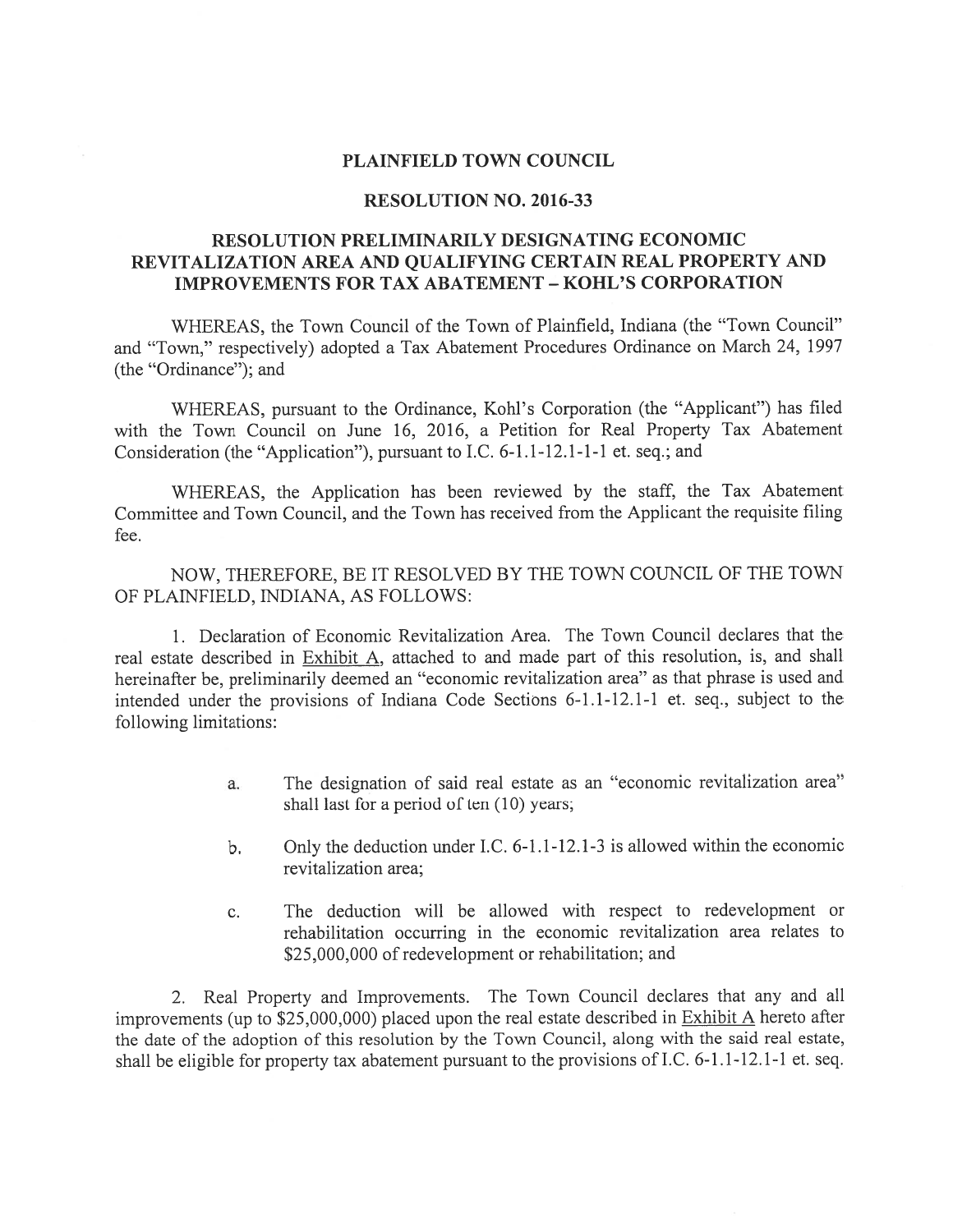3. Maps and Location of Economic Revitalization Area. Exhibit B, attached to and made par<sup>t</sup> of this resolution, is <sup>a</sup> map showing the real estate declared to be an "economic revitalization area" as <sup>a</sup> result of the adoption of this resolution.

4. Compliance with Applicable Resolution and Statues. The Town Council declares that the Application complies in all respects with the Ordinance and all governing Indiana statutes, and that the Application, in all respects, is preliminarily granted and approved.

Findings of Fact. The Town Council states that the property is now undesirable for, or impossible of, normal development and occupancy because of <sup>a</sup> lack of development, cessation of growth, deterioration of improvements or character of occupancy, age, obsolescence, substandard buildings or other factors that have impaired value or preven<sup>t</sup> normal development of property. The Town Council hereby finds the following:

- (a) The estimate of the value of the Applicant's project described in the Application is reasonable;
- (b) The employment numbers described in the Application as <sup>a</sup> result of the Project, if any, are reasonably expected;
- (c) The salaries described in the Application related to such employment, if any, are reasonable; and
- (d) The benefits to be received from the Applicant's project shown in the Application are sufficient to justify the deduction.

6. Abatement Duration. Based upon the provisions of the Ordinance, the Town Council declares that <sup>a</sup> ten (10) year abatement duration, as requested by Applicant, meets the requirements of the Ordinance.

7. Effective Date. This resolution shall be effective immediately upon its passage, subject to the notice and hearing provisions of I.C. 6-1.1-2.1-2.5. The hearing contemplated by said statute shall be held at the time and place of the meeting of the Town Council on July 25, 2016, to wit: Plainfield Town Hall, 206 W. Main Street, Plainfield, Indiana, at 7 p.m. local time. At such meeting the Town Council shall take final action determining whether the qualifications for an economic revitalization area (as to the real estate and improvements) have been met, and shall confirm, modify and confirm, or rescind this resolution. Such determination and final action by the Council shall be binding upon all affected parties; subject to the appeal procedures contemplated by I.C. 6-1.1-12.1-1 et. seq.

8. Filing With Hendricks County Authorities. Upon the adoption of this resolution, the Clerk-Treasurer of the Town shall cause <sup>a</sup> certified copy of this resolution, including the legal description of the previously described real estate and attached map, to be filed with the Hendricks County Assessor and/or such other Hendricks County Government officials as shall be necessary to make the Applicant eligible to file for property tax abatement as to the real property and improvements contemplated by the Application.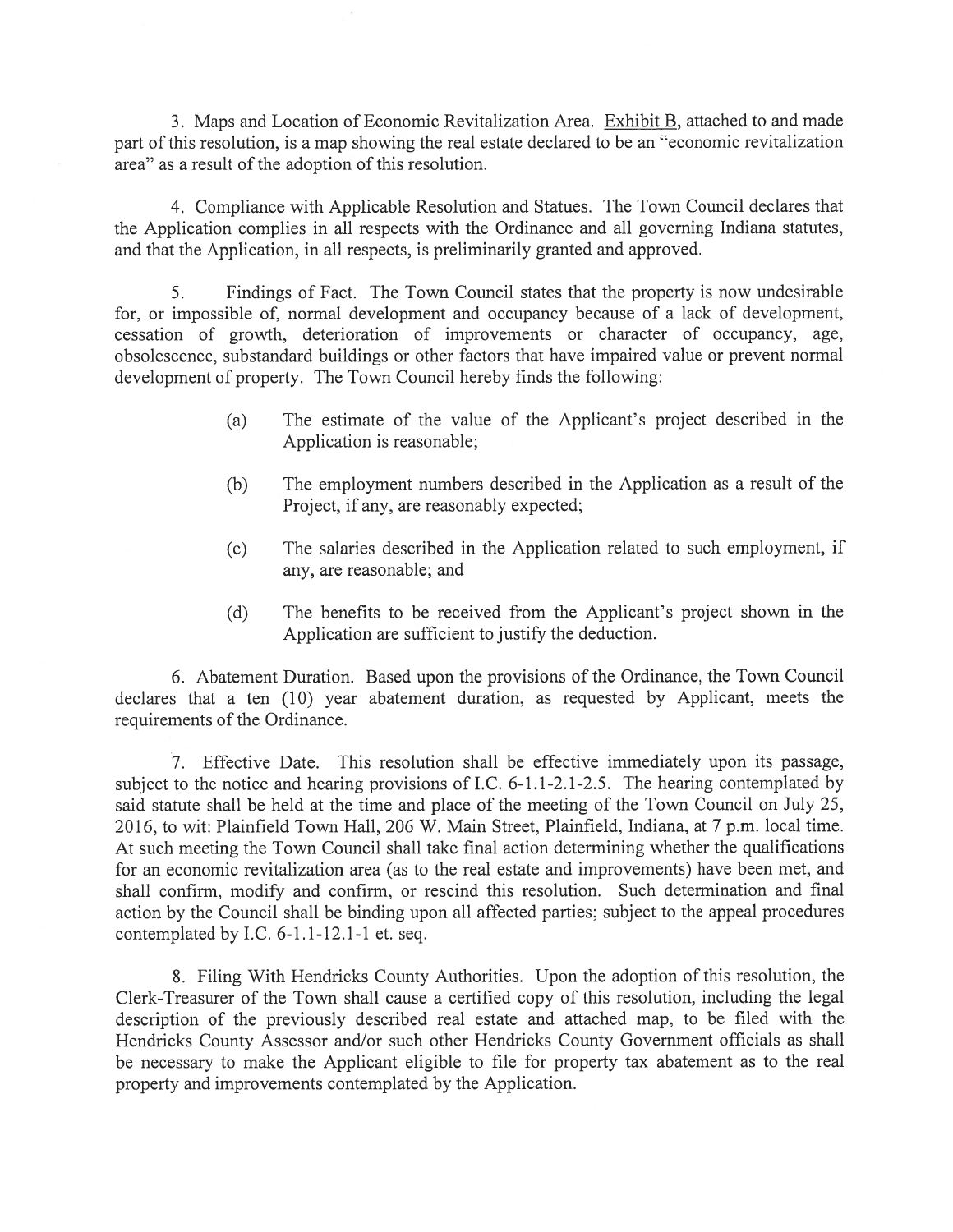Adopted by the Town Council of the Town of Plainfield, Indiana this 11 day of July, 2016.

TOWN COUNCIL, TOWN OF PLAINFIELD HENDRICKS COUNTY, INDIANA <sup>A</sup> Robin G. Brandgard, President Kent McPhail ur , Bill Kirchoff Lance K. Angle  $\sum_{\ell}$ Dan Bridge Attened/by: Wesley R. Bennett, Clerk-Treasurer of

the Town of Plainfield, Indiana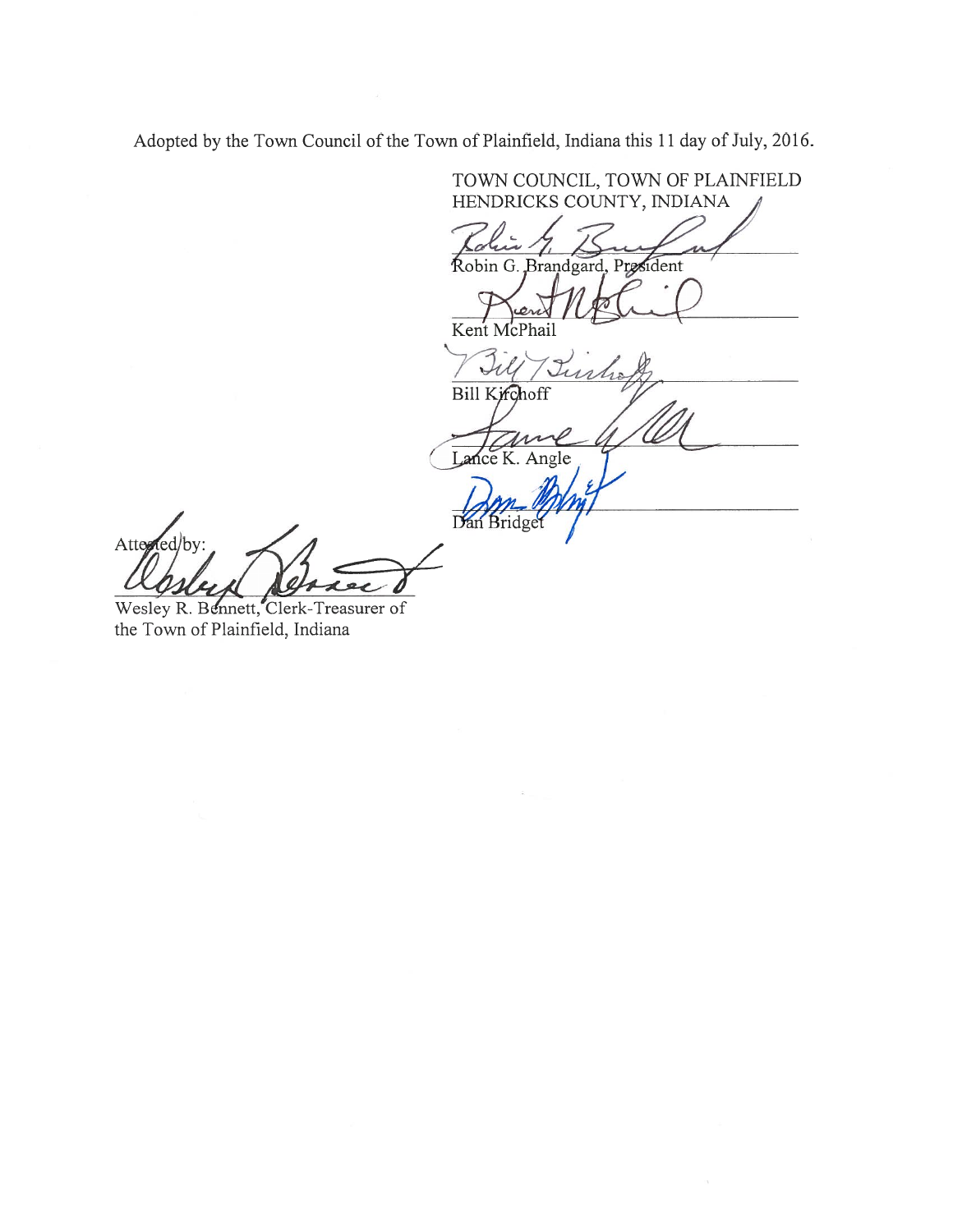## EXHIBIT A [description of real estate]

#### Exhibit "A"

#### PARCEL 1- FEE

<sup>A</sup> par<sup>t</sup> of the East half of Section 18, Township <sup>15</sup> North, Range <sup>2</sup> East of the Second Principal Meridian In Hendricks County, Indiana and being mote particularly described as follows:

Commencing at the Northeast corner of the Northeast Quarter of Section 18, Township <sup>15</sup> North, Range <sup>2</sup> East; thence South <sup>01</sup> degree <sup>01</sup> mInute <sup>33</sup> seconds East 2,680.80 feet along the East tine of said Northeast Quarter to the Southeast corner of said Northeast Quarter; thence South 00 degrees 50 minutes 45 seconds East 109.42 feet along the East line of the Southeast Quarter to the Southeast corner of the Plat of Alipoints Midwest Business Park Section <sup>2</sup> - (Incremental) Lot <sup>1</sup> recorded as Instrument Number <sup>200818455</sup> fPlat Cabinet 7, Slide 58 - <sup>2</sup> A, B, <sup>C</sup> & D) In The Office of The Recorder of Hendricks County, Indiana and being the Point of Beginning; thence continuing South <sup>00</sup> degrees <sup>50</sup> minutes <sup>45</sup> seconds East 546.90 feet along said line to the North line of the propose<sup>d</sup> Secondary Plat of Ailpoints Midwest Business Park Section 2 - Lot 6 and 6-A (unrecorded); thence South 87 degrees 55 minutes 54 seconds West 576.09 feet along said North line to the East line of Amended Plat of Alipoints Midwest Business Park Section 1 (Incremental) - Lot 1 recorded as Instrument Number 200809789 (Plat Cabinet 7, Slide <sup>48</sup> - <sup>2</sup> <sup>A</sup> & B) in said Recorders Office; thence North <sup>01</sup> degrees <sup>54</sup> mInutes <sup>01</sup> seconds West 358.57 feet along said East line to <sup>a</sup> point of curvature to the left having <sup>a</sup> radius of 385,00 feet, the radius point of which bears South <sup>88</sup> degrees <sup>05</sup> mInutes <sup>59</sup> seconds West; thence Northerly 198.66 feet along said East tine and said curve to <sup>a</sup> point which bears North <sup>58</sup> degrees <sup>32</sup> mInutes <sup>06</sup> seconds East from said radius point being <sup>a</sup> Southwesterly corner of said Altpolnts Midwest Business Park Section <sup>2</sup> - (Incremental) Lot 1; thence North <sup>88</sup> degrees <sup>06</sup> mInutes <sup>11</sup> seconds East 636.28 feet along the South line of said Ailpoints Midwest Business Park Section <sup>2</sup> - (Incremental) Lot <sup>1</sup> to the POINT OF BEGINNING. Containing 321,342.03 square feet or 7.377 acres, more or less.

The below description is a revised version of Parcel 1 with updates to the now recorded plat of Allpoints Midwest Business Park Section 2 - Lots 6 and 6-A and also reflecting the bearing system of this survey.

Part of the Southeast Quarter of Section 18, Township 15 North, Range 2 East of the Second Principal Meridian in Hendricks County, Indiana and being more particularly described as follows:

Commencing at the northeast corner of said Southeast Quarter; thence South <sup>00</sup> degrees <sup>23</sup> mInutes <sup>45</sup> seconds East 109.42 feet along the East tine of the Southeast Quarter to the Southeast corner of the Plat of Allpolnts Midwest Business Park Section <sup>2</sup> - (Incremental) Lot <sup>1</sup> recorded as Instrument Number <sup>200818455</sup> (Plat Cabinet 7, Slide <sup>58</sup> - <sup>2</sup> A, B, <sup>C</sup> & D) In The Office of The Recorder of Hendricks County, Indiana and being the Point of Beginning; thence continuing South 00 degrees 23 minutes 45 seconds East 546.87 feet along said line to the North line of the Secondary Plat of Ailpoints Midwest Business Park Section 2 - Lot 6 and 6-A recorded as Instrument number 201502224 and filed in Piat Cabinet 8, SlIde 35, pages <sup>1</sup> A-B; thence South <sup>88</sup> degrees <sup>23</sup> mInutes <sup>05</sup> seconds West 575.9B feet along said North line to the East line of Amended Piat of Alipoints Midwest Business Park Section 1 (Incremental) - Lot 1 recorded as Instrument Number 200809789 (Plat Cabinet 7, Slide 48 - 2 A & B); thence North 01 degrees 26 minutes 50 seconds West 358.57 feet along said East line to a point of curvature to the left having a radius of 385,00 feet; thence Northerly an arc distance of 198.66 feet along said East line and curve, said curve being subtended by <sup>a</sup> 196.10 feet long chord beating North <sup>16</sup> degrees <sup>13</sup> mInutes <sup>28</sup> seconds West, to <sup>a</sup> Southwesterly corner of said Allpoints Midwest Business Park Section <sup>2</sup> - (Incremental) Lot 1; thence North <sup>88</sup> degrees <sup>33</sup> minutes <sup>11</sup> seconds East 636.10 feet along the South line of said Alipoints Midwest Business Park SectIon 2 - f Incremental) Lot 1. to the POINT OF BEGINNING. Containing 7.375 acres, more or less.

PARCEL 2- FEE